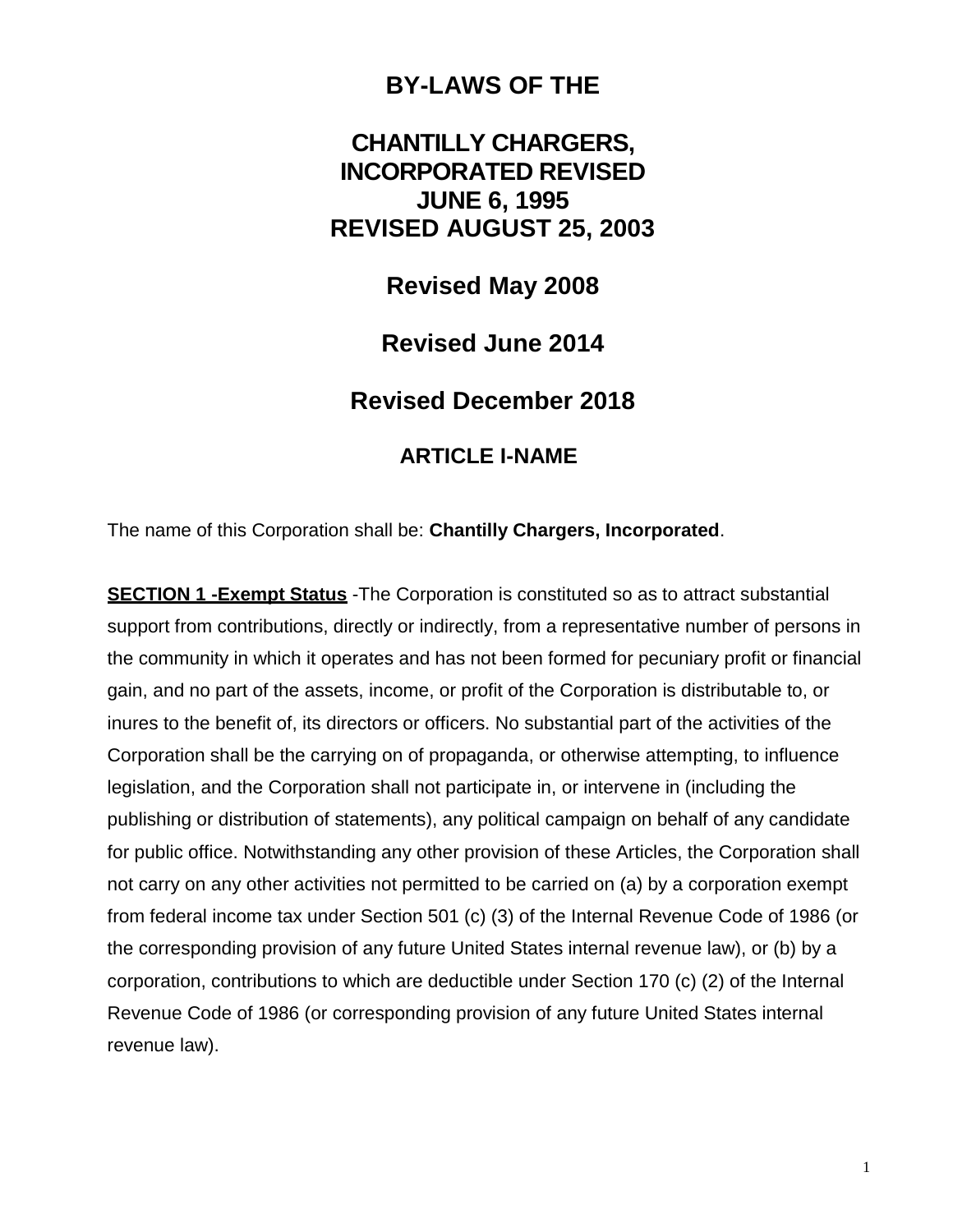#### **ARTICLE II - PURPOSE**

The purposes for which the corporation is organized are to promote and support the Athletic Programs of the Chantilly High School (hereinafter referred to as the "school"), located in Fairfax County Virginia: to promote the welfare of the children in the school and in the school community; to promote and encourage a close relationship between the home and the school; to promote and encourage a close relationship between parents and teachers to more fully develop an understanding toward the training of the children in the school to develop and promote between teachers, parents and the school administrators such united efforts as will secure to every child the highest advantages in physical, mental and social education; and to carry on business of any character whatsoever that is necessary or helpful in achieving the objectives above, as fully as any natural person could or might do and as are not prohibited by law or by these Articles of the By-Laws.

#### **ARTICLE III – MEMBERSHIP**

**SECTION 1** - The membership of the corporation shall consist of parents with children enrolled in the school; teachers, staff and administrators of the school; and any person interested in Chantilly High School. Each member in good standing shall have the right to one vote on all matters at all membership meetings. Membership is individual and nontransferable. Members in good standing shall elect the Directors and Officers of the corporation.

**SECTION 2** - The Corporation shall conduct an annual enrollment of members, but an individual or individuals may be admitted to membership in the Corporation at any time.

**SECTION 3** - Members of the Corporation shall be those paying dues and only members in good standing shall be eligible to participate in meetings, or to serve in any of the elective or appointive positions, of the Corporation.

### **ARTICLE IV – DUES**

**SECTION 1** - The annual dues shall be established by the Executive Board at the June meeting.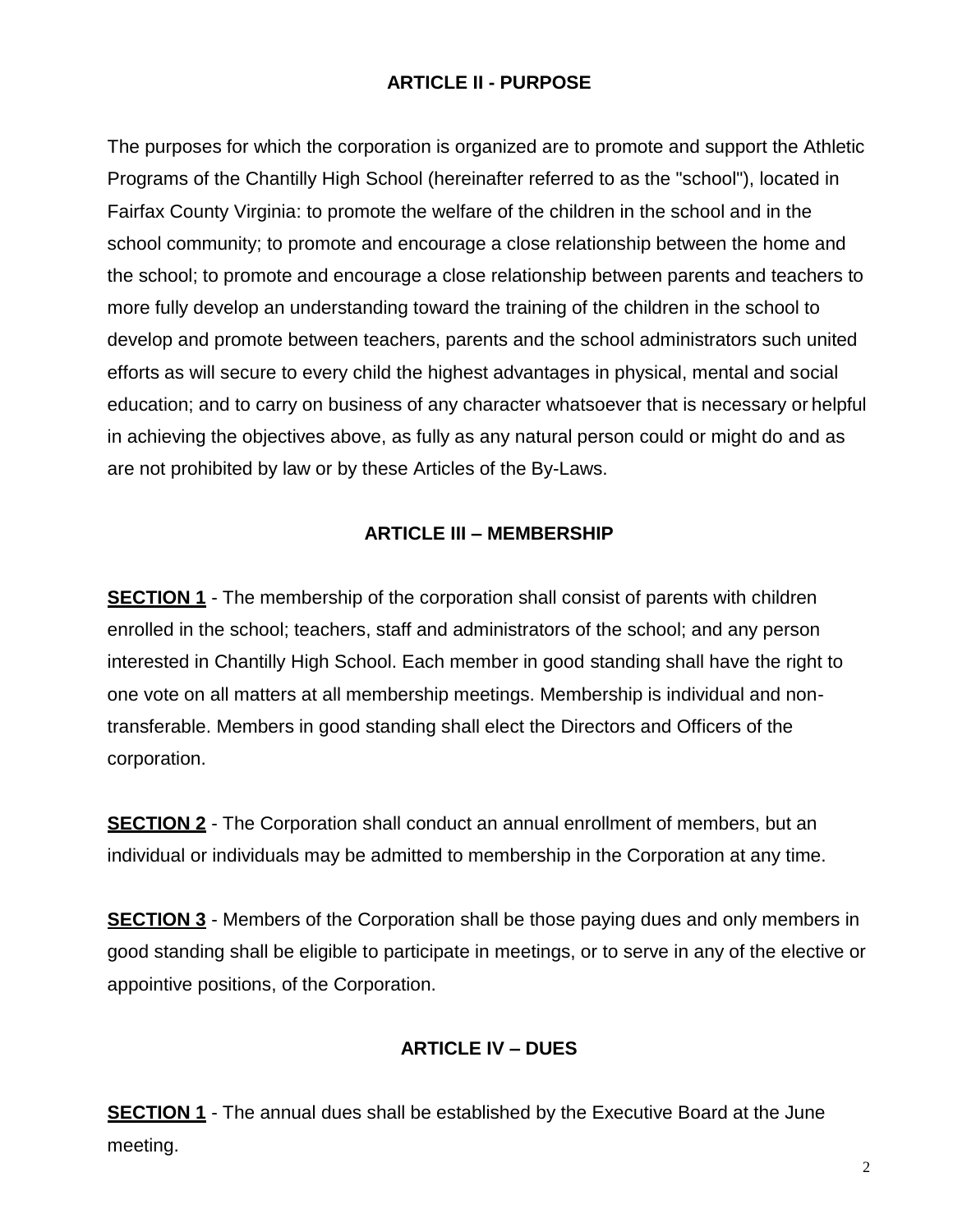**SECTION 2** - A member who has paid the prescribed dues for the year shall be a member in good standing of the Corporation for that year.

#### **ARTICLE V - BOARD OF DIRECTORS**

**SECTION 1 - DUTIES** - The Board of Directors is the governing body of the Corporation. The Board includes the Officers (the Executive Board), described in Article VI, and chairs of the Standing Committees, which are described in Article VIII. The Board shall have general supervision of the affairs of the Corporation and shall:

- a) Control, manage and transact any necessary business of the Corporation in intervals between regular or special meetings of the Corporation and such other business as may be referred to it by the Corporation,
- b) monitor the plans of work of the Standing, Ad-Hoc Committee and other such committees as is deemed necessary by the Board.
- c) prepare and submit to the Corporation for approval at the regular May meeting a budget for the fiscal year,
- d) provide for auditing the Treasurer's accounts of the Corporation's financial condition, and;
- e) prepare and present a report of the Corporation's affairs at the regular meetings of the Corporation.

**SECTION 2 - MEETINGS** - Meetings of the Board of Directors shall be held monthly during the school year, the time to be fixed by the Board at its first meeting. Other meetings of the Board may be held at the call of the President and upon written request of a majority of the Board of Directors. The time and place of such meetings of the Board shall be designated in the call of the President or in the request by the majority of the Board. Meetings organized by the call of the President, or at the request of the Board, may be telephonic and/or electronic in nature (e.g. via email, videoconference, etc.) and a binding vote may be taken at such meetings via email or voice vote, as appropriate. *All meetings of the Board will be closed sessions with the exception of two general meetings (one in the fall and one in the spring) to be determined by the Board at the first meeting and publicized to the*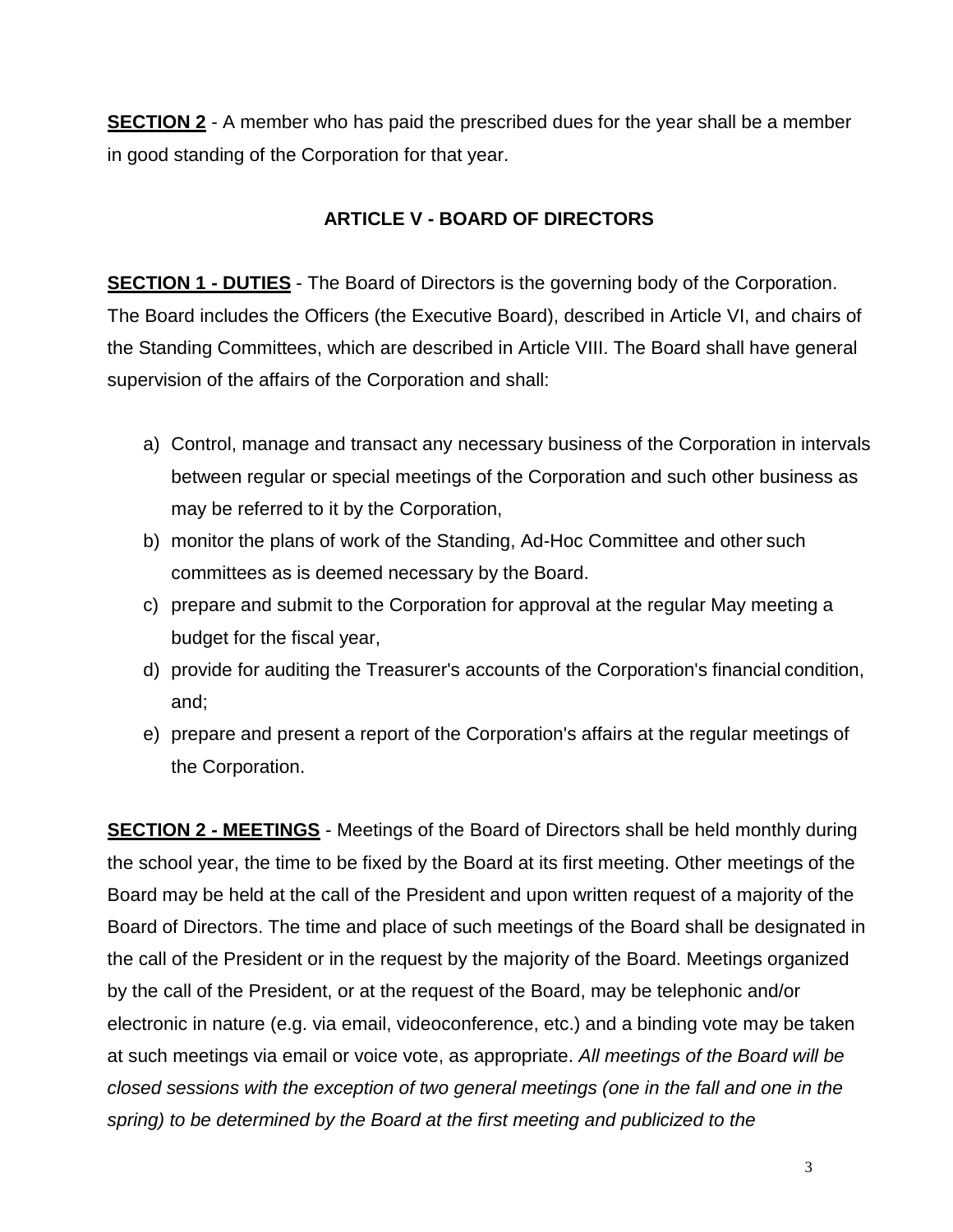*membership. Members may request in writing to attend a Board meeting and include the subject to be addressed. The first 30 minutes of the Board meeting will be designated for members when requested. The Directors shall discuss and vote on matters before it unless otherwise requested by a majority of the Board of Directors.*

**SECTION 3 - QUORUM** - A majority of the Board of Directors present at each Board meeting shall constitute a quorum.

#### **ARTICLE VI – OFFICERS**

**SECTION 1** - The Officers of the Corporation, who form the Executive Board, shall be a President, a First (1st) Vice President, a Second (2nd) Vice President, a Third (3rd) Vice President, a Fourth (4<sup>th</sup>) Vice President, and a Treasurer, who shall be elected and serve for a period of one (1) year or until their successors are duly elected and qualified. *The Director of Student Activities and/or one (1) other School Faculty Member shall be ex-officio, nonvoting members of the Executive Board.*

**SECTION 2 - THE PRESIDENT**- The President shall preside at all meetings of the membership and all meetings of the Board. The presiding officer may vote to create a tie or defeat a tie. Creating of a tie defeats the motion. Except as hereinafter provided, the President shall, with the treasurer, sign all written contracts and obligations of the Corporation, shall be an ex-officio member of all committees, except the Nominating Committee, and shall perform such other duties as may be required by these By-Laws or by the Board. He/She shall have prepared a full and true statement of the Corporation, which shall be submitted at the Annual Meeting of the membership of the Corporation and filed at the principal office of the Corporation. He/She shall have general supervision of all activities and appoint committees as hereinafter provided. He/She will also provide direct oversight of By-Laws, Community Outreach activities, and all other duties as required.

**SECTION 3 - THE 1ST VICE PRESIDENT (Fundraising)** - The 1st Vice President shall in the absence or inability of the President, perform all the duties of the office of President. The 1st Vice President shall perform such other duties as may be required by these By-Laws by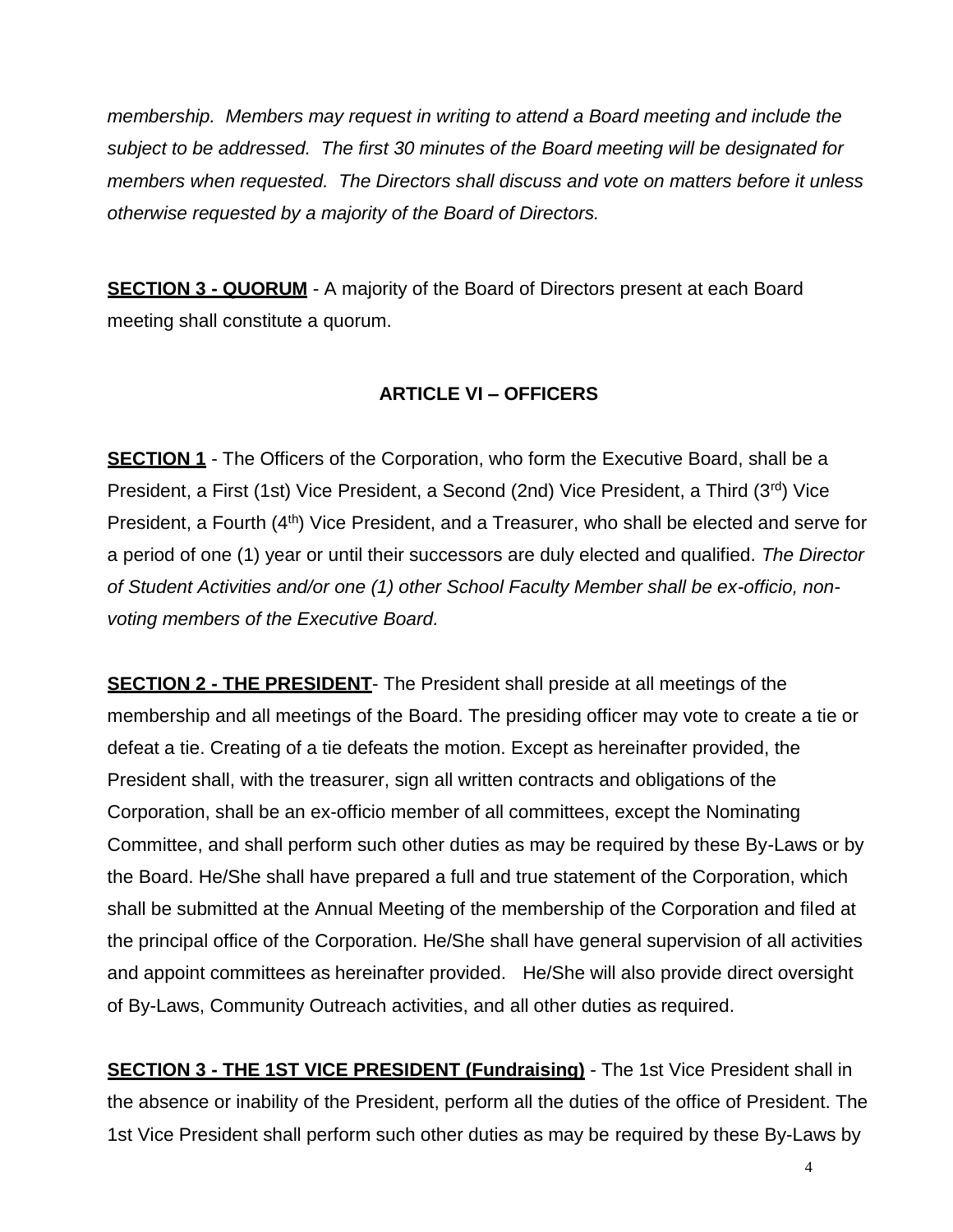the Board to include supervision of Ways and Means, Corporate Sponsor Activities, Tournaments, other Significant Fundraising efforts, and other duties as required.

**SECTION 4 - THE 2ND VICE PRESIDENT (Operations)** - The 2nd Vice President shall, in the absence of or the inability of the President and 1st Vice President, perform all the duties of the office of President and such other duties as may be required by these By-Laws or by the Board to include supervision of Volunteer Services, Concessions, Booster Store, Field Maintenance, and other duties as required.

**SECTION 5 - The 3rd Vice President (Services)** - The 3rd Vice President shall be the responsible for activities to improve the booster interaction with other parts of the Chantilly School Community. This includes responsibility for Membership, Scholarship, and Hospitality. The 3rd Vice President will also perform such other duties as may be required.

**SECTION 6 - THE 4th Vice President (Communications)** - The 4th Vice President shall be the custodian of the permanent records of the Corporation and shall keep the minutes of all meetings of the membership and the Board The 4th Vice President shall maintain a current list of members (and contact information including telephone numbers, emails, and addresses) in good standing and shall be responsible for notifying the membership with regard to all regular and special meetings of the Corporation and perform such duties as may be required by these By-Laws or by the Board to include supervision of communication media including the website, emails, and mailings. The 4th Vice President will be responsible for Publicity and Programs.

**SECTION 7 - THE TREASURER** - The Treasurer shall be responsible for the collection, and under the direction of the Board, disbursement of the funds of the Corporation, provided, however, that he/she shall not pay any bill or claim against the Corporation which has not been first authorized by the Board. In the absence of the Treasurer, an Acting- Treasurer may be appointed by the Board. The Treasurer shall report at each meeting of the Board the financial condition of the Corporation and its relationship to the approved budget.

a) **TREASURER'S ACCOUNTS** - The Treasurer shall have prepared monthly a copy of his/her accounts, exhibiting in detail the receipts and expenditures of the preceding month, the cash on hand, and the existing debts of the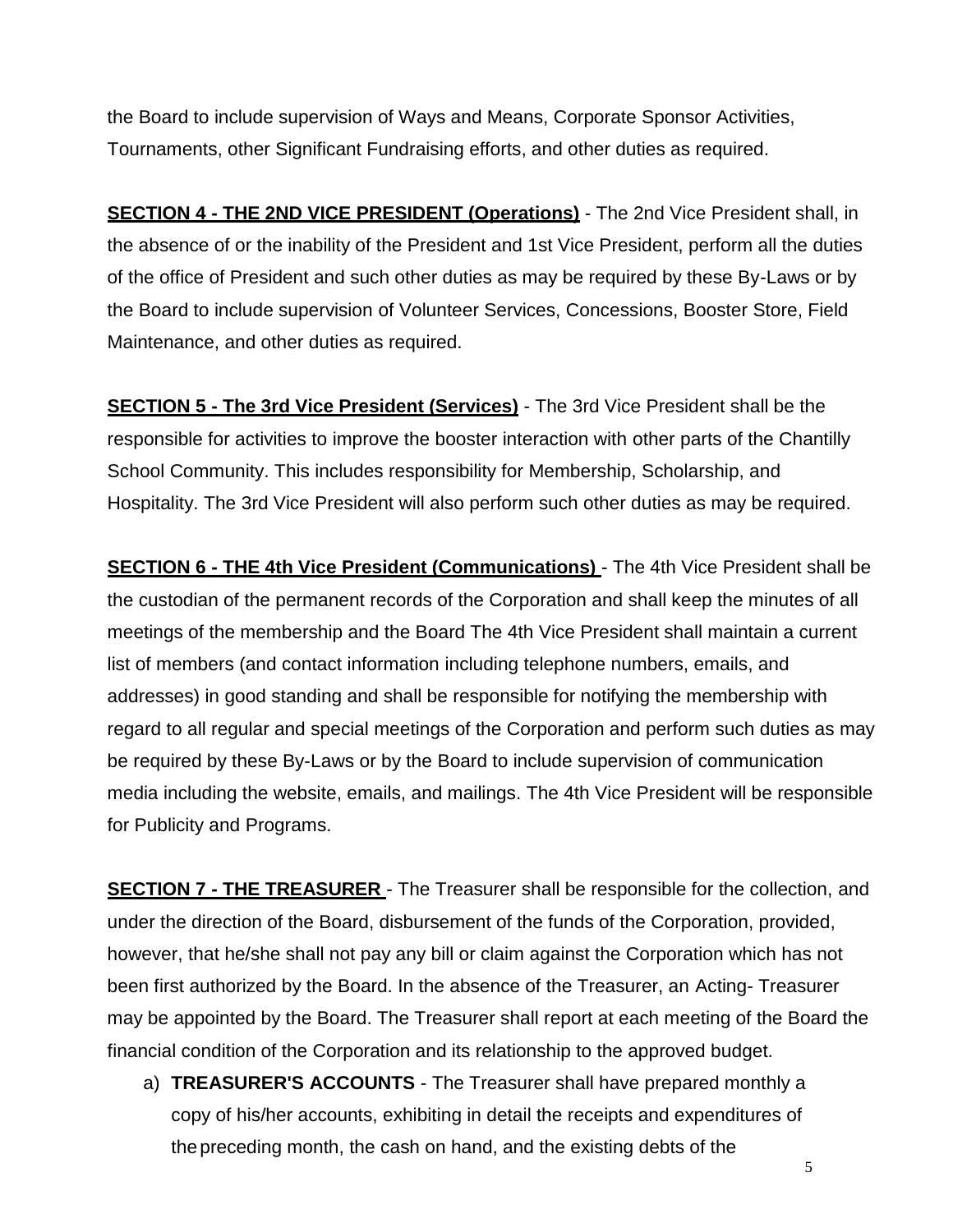Corporations. Such accounts shall be audited annually by competent auditors appointed for that purpose by the Board, and such auditors shall certify to the correctness of said accounts. All checks, drafts, or other orders for payment of money, notes, or other evidences of indebtedness issued in the name of the Corporation, shall be signed by such officer or officers, agent or agents, of the Corporation and in such manner as shall from time to time be determined by resolution of the Board.

b) **DIRECTORS' ERRORS AND OMISSIONS INSURANCE –** the Board shall maintain, at all times, a valid Directors' Errors and Omissions (E&O) policy, in an appropriate amount approved by the Board, covering the lawful conduct of the members of the Board. In addition to the E&O policy, the Corporation indemnifies and holds harmless all legal, non-negligent conduct of the Board Members while acting in the course and scope of their duties on behalf of the Corporation.

**SECTION 8 - VACANCIES** - Whenever a vacancy shall occur in any of these offices, the Board shall, by majority vote of the full Board, appoint a member in good standing to serve until the next annual meeting of the Corporation at which time the vacancy will be filled by the annual election.

**SECTION 9 - REMOVAL** - Any officer may be removed from office for good cause by the vote of two-thirds of the members present at a qualified meeting, If an officer or director fails to attend three consecutive meetings of the Board or otherwise fails to perform any of his/her duties or obligations, he/she may be removed by the Board and the vacancy filled as provided for in Article VI, Section 8 hereof.

**SECTION 10 - CORPORATE YEAR TERM** - The Corporate year shall begin on the 1st day of June each year. The newly elected Board shall meet following the election (below) in order to begin functioning immediately.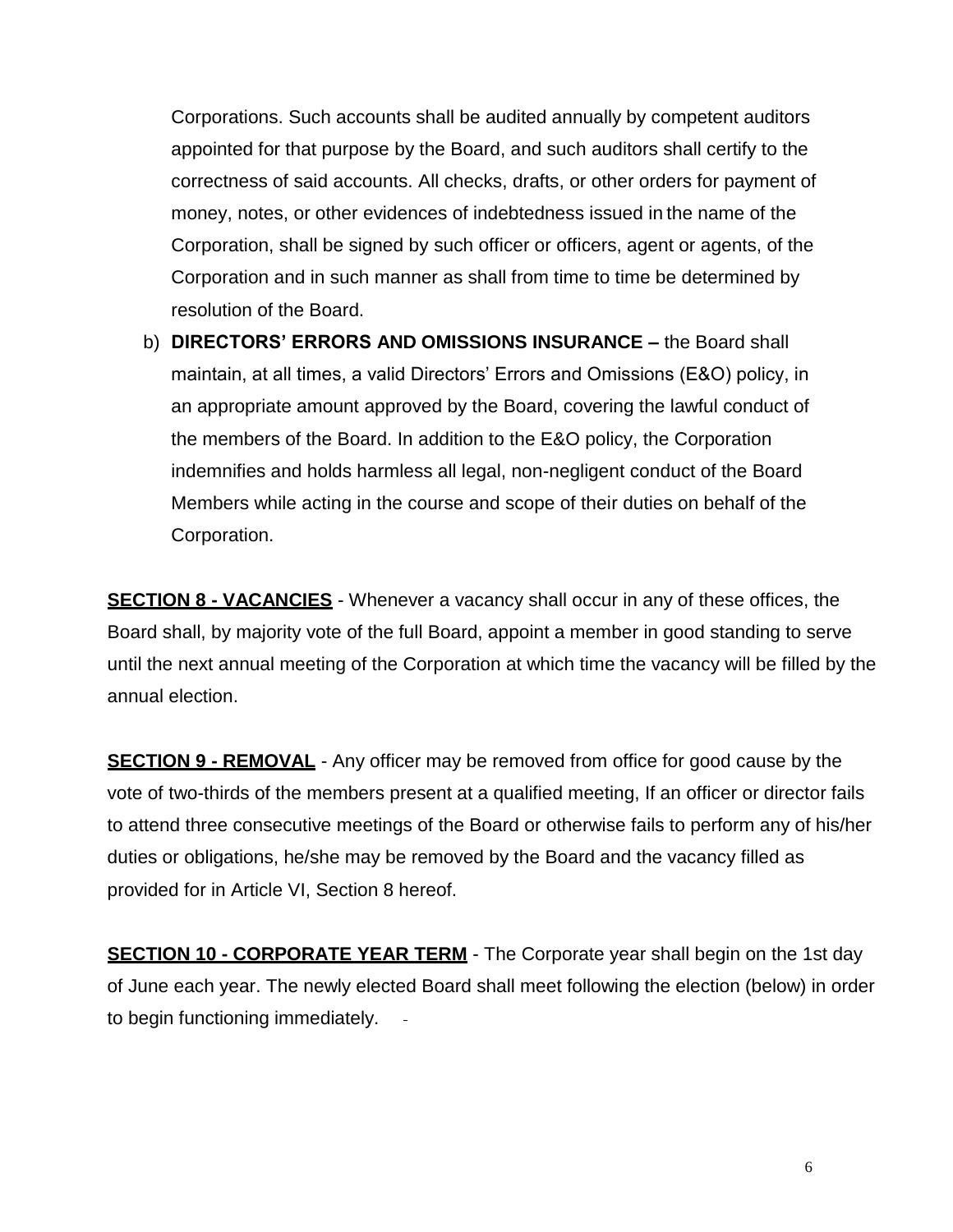#### **ARTICLE VII - ELECTION OF OFFICERS**

**SECTION 1 -DATE OF ELECTION AND INSTALLATION -** The officers of the Corporation shall be elected at the annual meeting of the Corporation held in May. The officers shall assume their official duties on the first of day of the month following the annual meeting in May.

#### **SECTION 2 - ELECTION PROCEDURES**

- a) The President shall, at the regularly scheduled February meeting of the Corporation, appoint a Nominating Committee consisting of at least three (3) members in good standing of the Corporation; one of whom shall be the immediate Past-President who shall be Chairperson of the Nominating Committee. In the absence of the immediate Past- President, the President shall select a member of the Board of Directors as member and chairperson of the Nominating Committee.
- b) The Nominating Committee shall select at least one (1) candidate for each elective office from the membership of the Corporation and shall report to the Board of Directors of the Corporation at the regularly scheduled April meeting of the Board.
- c) The Secretary shall notify the membership of the Corporation of the nominees selected by the Nominating Committee for each elective office at least ten (10) days prior to the annual meeting of the corporation held in May.
- d) The Nominating Committee will present the nominees for each elective office to the membership of the Corporation at the annual meeting of the Corporation held in June. At that time, additional nominations can be made from the floor.
- e) The election of officers shall be by secret ballot, provided that in the event there is a single nominee for a particular office or in the event that there is no contest for any elective position, the election may be by acclamation. Each member of the Corporation in good standing shall be eligible to vote provided that each member is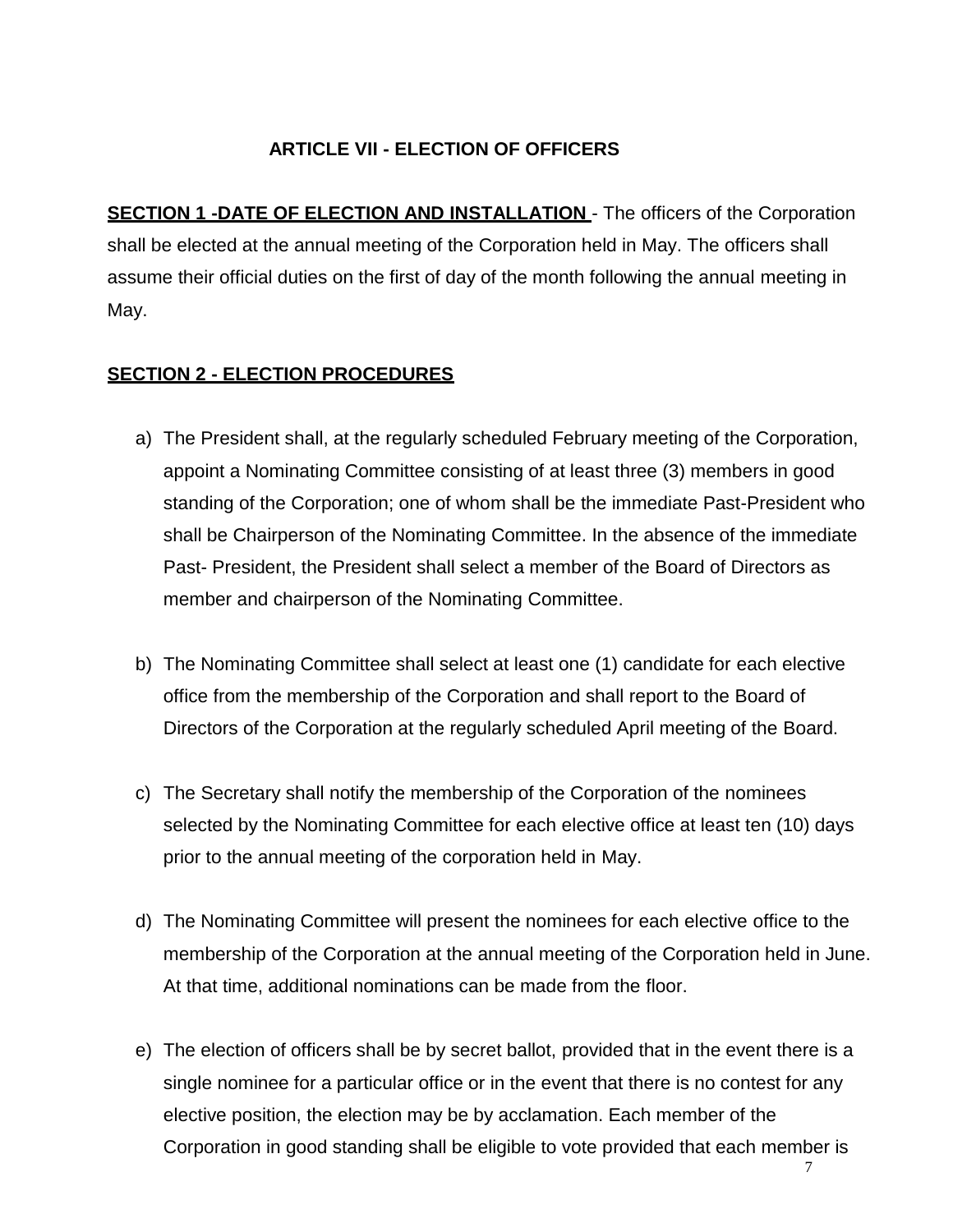present at said annual meeting of the Corporation. Notwithstanding any other section or part of the By- Laws, no proxy votes will be considered in the election of officers.

f) A majority of votes cast shall be required for election, provided that in the event no candidate for a particular office receives such majority vote, a second ballot shall be taken between the two candidates receiving the biggest number of votes in the preceding ballot.

**SECTION 3 - QUALIFICATION OF OFFICERS** - The officers of the Corporation shall be members in good standing of the Corporation.

#### **ARTICLE VIII – COMMITTEE(S)**

**SECTION 1 – STANDING, Ad Hoc COMMITTEE** – The Standing, Ad-Hoc Committee as hereinafter named, shall consist of a Board Member as Chairperson, appointed by the President and subject to the Board's approval. The Chairperson shall appoint the members of this committee subject to approval by the Board. Chairmanship shall be continuous until changed by the President and a quorum for the transaction of business. The chairperson of the committee shall conduct a meeting of the committee at least once each quarter, or as necessary to effectuate the business of the Committee. The Committee shall make their recommendations to the Board, through the President, and shall prepare an annual report to be submitted to the Corporation through the President. Committee Chairperson(s) may request, or be requested by the Board, to attend all Board Meetings. The following shall be the Standing Committees.

**SECTION 2 - WORKING COMMITTEES** - In addition to the Standing Committees set up in Section 1 of this Article, other Working Committees may be formed by the Board of Directors of the Corporation at any time after adoption of these By-Laws to assist in carrying out the purpose of the Corporation in any area of school activities.

**SECTION 3 - ANNUAL REPORT** - The Chairperson of all Standing Committees shall submit a written report and all official records to the President 15 days prior to the annual meeting of the Corporation.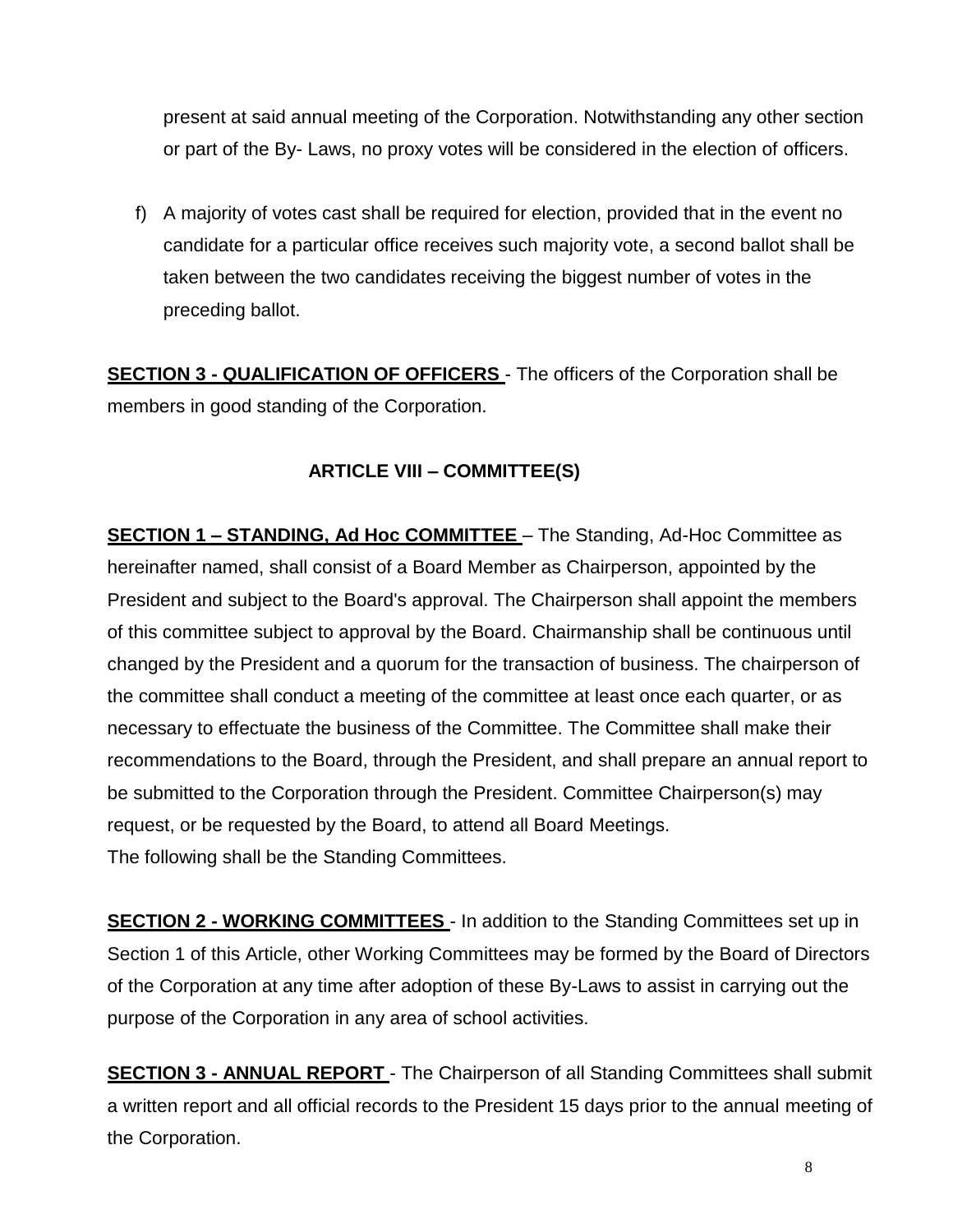**SECTION 4 - EXPENDITURE OF FUNDS** - Committee Chairpersons shall expend and/or commit funds of the Corporation only in accordance with the approved budget and Articles of the By-Laws of the Corporation. The Corporation shall authorize expenditures in accordance with Board approval at an authorized meeting.

## **ARTICLE IX - CORPORATE MEETINGS**

**SECTION 1 - REGULAR MEETINGS** - The regular membership meetings of the Corporation shall be held monthly. The May meeting is designated the Annual Membership meeting of the Corporation. The President may, with the concurrence of the Board of Directors, set an alternate date for a regular membership meeting.

**SECTION 2 - SPECIAL MEETINGS** - Special membership meetings of the Corporation shall be called by the President on his/her own motion with the approval of the Board of Directors or pursuant to a petition signed by at least 50 members in good standing of the Corporation. The said petition shall state the purpose of the meeting. Notice of such special meeting shall be furnished to each member in good standing of the Corporation and said notice shall state the primary purpose, time and date for such special meeting.

**SECTION 3 - QUORUM** - A majority of the Executive Board of Directors at a Corporate Meeting shall constitute a Quorum.

**SECTION 4 - CONDUCT OF MEETING** - Except as otherwise provided herein, a member in good standing of the Corporation may be represented by proxy at any regular or special membership meeting of the Corporation. The proxy must be submitted to the Secretary of the Corporation prior to the start of any regular or special membership meeting written evidence of his authority and no one person may serve as proxy for more than five (5) absent members.

### **ARTICLE X - FISCAL MANAGEMENT**

**SECTION 1** -The Board, in conjunction with the Treasurer, shall prepare the proposed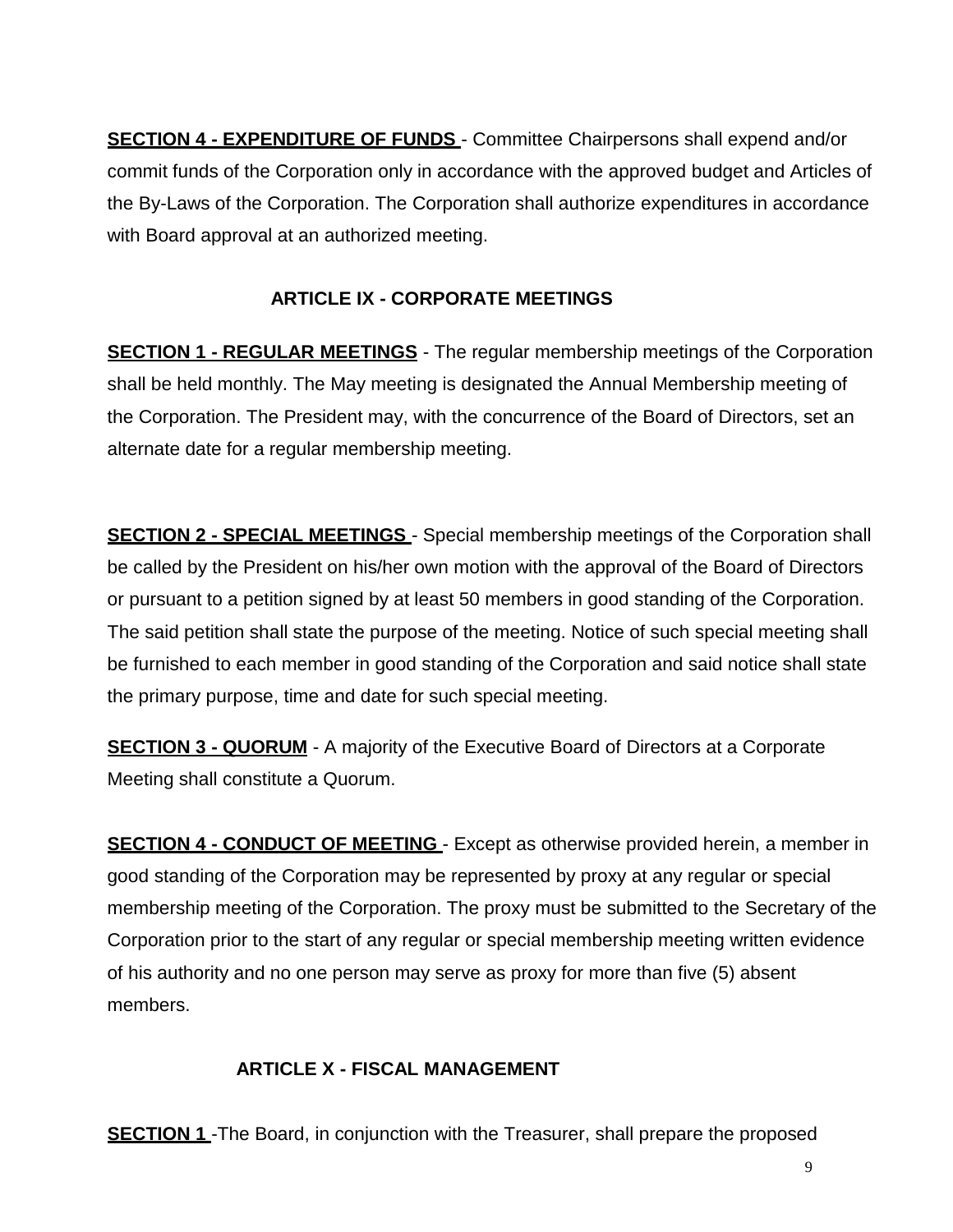annual budget and be responsible for the overall fiscal management of the Corporation subject to approval of the Board. The proposed budget shall be presented to the membership of the Corporation at its regular October meeting and shall be approved by a majority of those attending and voting, subject to such amendments, deletions or alterations as my be voted by the membership at said meeting.

**SECTION 2 - BANKING** - All funds of the Corporation, except a one-hundred-fifty dollar (\$150.00) petty cash fund to be kept by the Treasurer shall be deposited in such accounts as may be deemed appropriate by the Board of Directors in a bank organized and existing under the law of the Commonwealth of Virginia, provided that withdrawal of funds shall be done only upon checks duly drawn against a checking account and signed by one of the officers of the Corporation.

**SECTION 3-AUDIT** - The President shall appoint an Audit Committee at the April meeting of the Corporation and the Treasurer shall thereafter deliver all books of account to the Audit Committee so designated. The Committee shall conduct such audit and shall prepare a written report thereon for presentation at the regularly scheduled October meeting of the Corporation and for filing with the Secretary.

**SECTION 4 - AUTHORITY TO OBLIGATE** - No officer or member of the Corporation unless duly authorized by the President with the approval of the Board of Directors shall have the authority to obligate the Corporation for any expenditures.

#### **ARTICLE XI – AMENDMENTS**

**SECTION 1 - ADOPTION OF AMENDMENTS** - Subject to the requirements of Section 2 of this Article, the By-Laws of the Corporation may be amended at any meeting called for the purpose by a two-thirds vote of the members present and voting at such meeting.

**SECTION 2 - NOTICE OF AMENDMENTS** - Amendments to the By-Laws of the Corporation shall not be subject to a vote unless written notice has been furnished all members of the Corporation at least I5 days in advance of the meeting at which it is proposed to present the matter. An amendment, however, may be offered upon a motion for amendment, and upon a